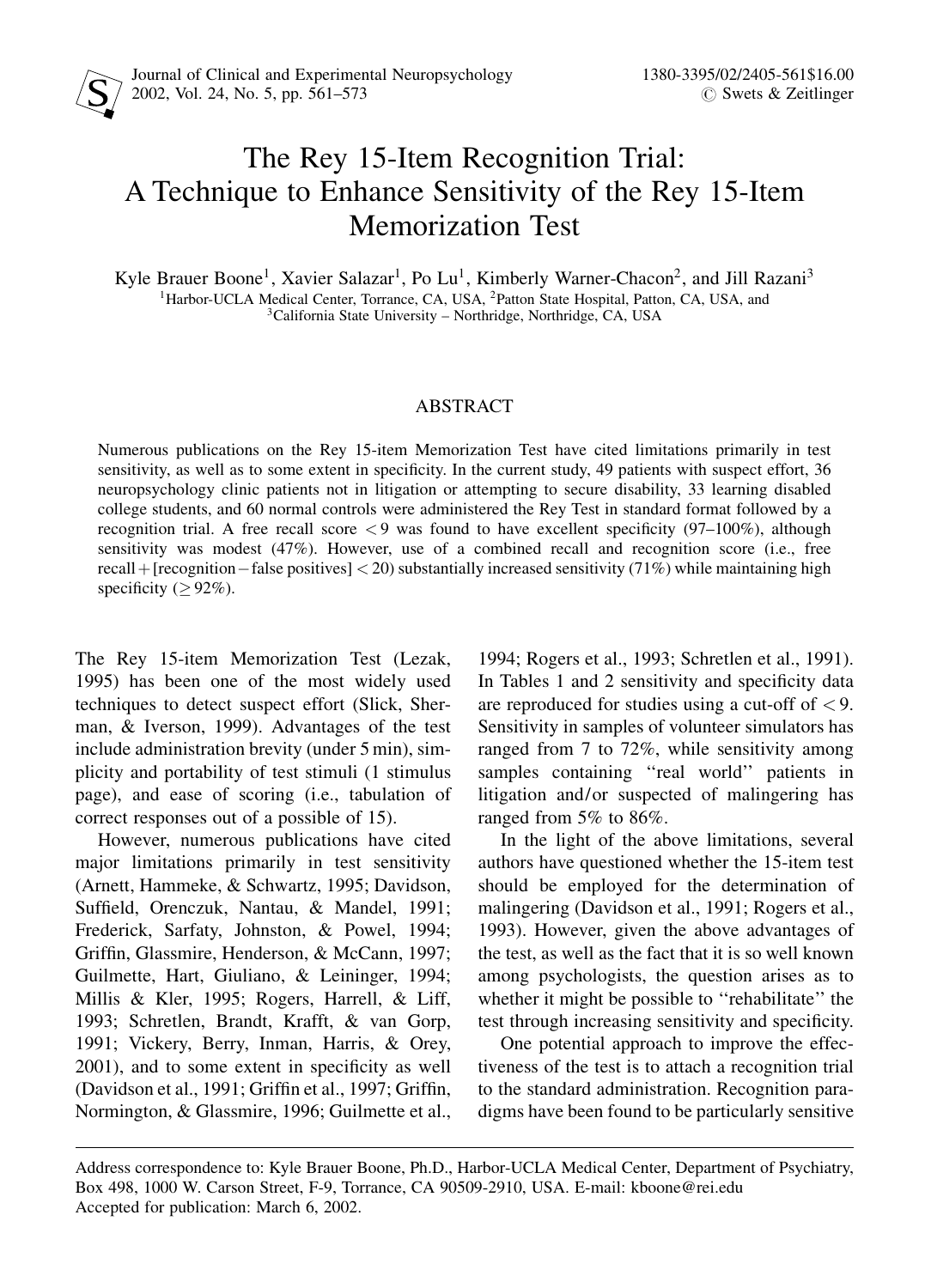| Sensitivity $(\%)$ | $\boldsymbol{n}$ | Sample                                                                      | Author                              |
|--------------------|------------------|-----------------------------------------------------------------------------|-------------------------------------|
| 12                 | 69               | Simulators (normals and inpatient substance)<br>abusers instructed to fake) | Schretlen et al. (1991)             |
| 43                 | 7                | Civil litigation/forensic suspected fakers                                  | Schretlen et al. (1991)             |
| 43                 | 14               | Malingerers in forensic inpatient setting                                   | King (1992)                         |
| 38                 | 16               | Neurological outpatients in litigation                                      | Lee, Loring, & Martin (1992)        |
| 16                 | 56               | Neuropsychology clinic referrals with motive<br>to exaggerate symptoms      | Frederick et al. (1994)             |
| 70                 | 18               | Suspected forensic malingerers                                              | Frederick et al. (1994)             |
| 62                 | 43               | Probable malingerers                                                        | Greiffenstein, Baker, & Gola (1994) |
| 15                 | 20               | Simulators (college students)                                               | Guillmette et al. (1994)            |
| 86                 | 14               | Forensic/criminal malingerers                                               | Simon (1994)                        |
| 61                 | 49               | Simulators (college students)                                               | Arnett et al. (1995)                |
| 72                 | 25               | Simulators (1st year medical students)                                      | Arnett et al. (1995)                |
| 5                  | 154              | Workers compensation "stress" claimants                                     | Boone et al. (1995)                 |
| 71                 | 7                | Suspected malingerers                                                       | Millis & Kler $(1995)$              |
| 7 or 57            | 32               | Simulators (college students)                                               | Griffin et al. (1997)               |
|                    | (approx)         |                                                                             |                                     |

Table 1. Summary of Previously Published Sensitivity Values for the Rey 15-Item Memorization Test Using a Cut-Off of  $< 9$ .

to suspect effort due to the misconception of the general public that recognition is equally or more difficult than free recall; malingerers suppress recognition performance much more than actual patients (Chouinard & Rouleau, 1997; Greiffenstein, Baker, & Gola, 1996; Iverson & Franzen, 1994; Millis, 1992; Suhr, Tranel, Wefel, & Barrash, 1997).

The purpose of the present study was to develop and evaluate the validity of a recognition trial for the Rey 15-item Test. To this end, the 15 item test was administered in standard fashion followed by a recognition trial to four groups of subjects: (1) patients with independent evidence of suspect effort, (2) a general neuropsychological referral population not attempting to secure disability or in personal injury litigation, (3) learning disabled college students (who due to their disability might be expected to have difficulty in processing and recall of the Rey 15-item stimuli), and (4) normal controls.

## **METHOD**

#### Subjects

The recruitment procedures for the subject groups and the criteria for inclusion and exclusion are described below.

#### Patients With Suspect Effort

This group was composed of 49 patients with noncredible symptoms who were referred for neuropsychological assessment at Harbor-UCLA Medical Center or the private practice of the first author. All subjects were in litigation or seeking to obtain or maintain disability benefits for cognitive symptoms associated with alleged medical or psychiatric disorders, except for 3 subjects diagnosed with a factitious/somatoform disorder, and 1 person who was incarcerated and had a motive to feign cognitive impairment to evade prosecution for his crimes. All subjects were fluent in English and most were native English-speakers. All were independent in activities of daily living. Presenting diagnoses included: head trauma ( $n=19$ ), "stress" or depression ( $n=6$ ), learning disability ( $n=4$ ), toxic exposure ( $n=4$ ), psychosis or bipolar disorder  $(n=3)$ , stroke  $(n=3)$ , somatoform or factitious disorder  $(n=3)$ , dementia  $(n=2)$ , chronic fatigue syndrome  $(n=2)$ , anoxia  $(n=1)$ , narcolepsy  $(n=1)$ , and decreased memory from ECT  $(n=1)$ .

The criteria for inclusion in the suspect effort group are shown in Table 3.

#### Neuropsychology Clinic Referrals

This group included 36 fluent English-speaking patients over the age of 18 evaluated in the Neuropsychology Service at Harbor-UCLA Medical Center. Patients were excluded from the study if they were in personal injury litigation or were attempting to secure disability benefits, if they met DSM-IV criteria for dementia, or if their Full Scale IQ, as measured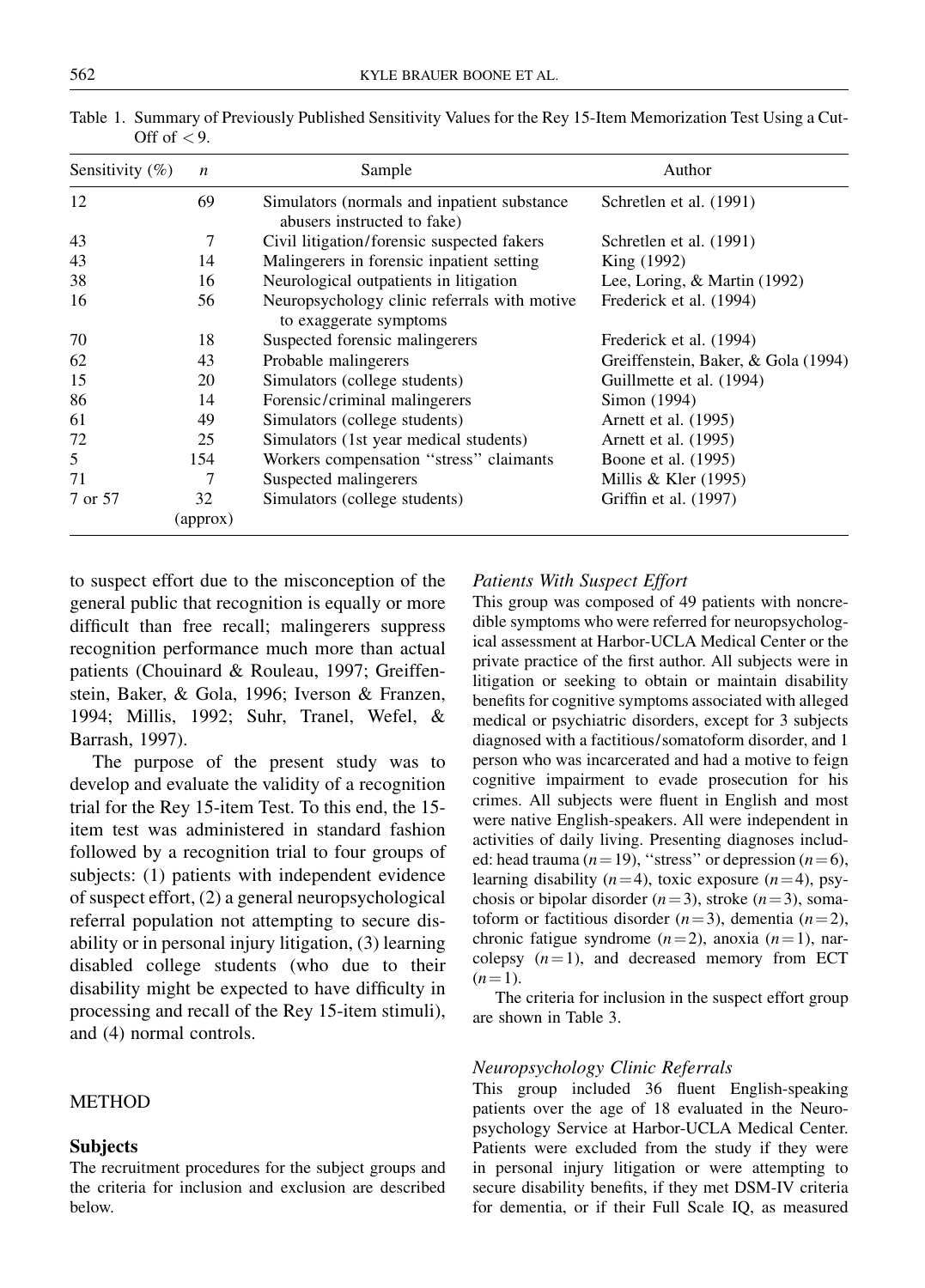| Specificity<br>$(\%)$ | n              | Sample                                                                                                                                                                  | Authors                                 |
|-----------------------|----------------|-------------------------------------------------------------------------------------------------------------------------------------------------------------------------|-----------------------------------------|
| 100                   | 50             | Psychiatric inpatients                                                                                                                                                  | Goldberg & Miller (1986)                |
| 62                    | 16             | Mentally retarded patients                                                                                                                                              | Goldberg & Miller (1986)                |
| 89                    | 18             | Brain damaged inpatients in rehabilitation                                                                                                                              | Bernard & Fowler (1990)                 |
| 100                   | 16             | Controls                                                                                                                                                                | Bernard & Fowler (1990)                 |
| 80                    | 60             | Referrals for neuropsychological evaluation<br>(primary neurological diagnosis with at least<br>mild memory impairment, not in litigation<br>or disability proceedings) | Morgan (1991)                           |
| 100                   | 80             | Controls                                                                                                                                                                | Schretlen et al. (1991)                 |
| 73                    | 148            | Mixed patient group (neuropsychiatric, brain<br>injured, mixed dementia, severe psychiatric,<br>genuine amnesics)                                                       | Schretlen et al. (1991)                 |
| 56                    | 16             | Forensic inpatients with moderate to severe<br>organic mental disorders                                                                                                 | King (1992)                             |
| 93                    | 100            | Temporal lobe seizure patients                                                                                                                                          | Lee et al. (1992)                       |
| 92                    | 40             | Nonlitigating neurologic outpatients                                                                                                                                    | Lee et al. (1992)                       |
| 13                    | 15             | Mild dementia                                                                                                                                                           | Philpott (1992)                         |
| 0                     | 22             | Moderate dementia                                                                                                                                                       |                                         |
| $\boldsymbol{0}$      | 12             | Moderate/severe dementia                                                                                                                                                |                                         |
| 98                    | 47             | Normal middle-aged/older controls                                                                                                                                       | Philpott (1992)                         |
| 97                    | 49             | Neuropsychology clinic referrals without<br>motive to malinger                                                                                                          | Frederick et al. (1994)                 |
| 90                    | 18             | Forensic patients referred for psychiatric treatment                                                                                                                    | Frederick et al. (1994)                 |
| 88                    | 33             | Traumatic brain injury                                                                                                                                                  | Greiffenstein et al. (1994)             |
| 55                    | 20             | Moderate to severe brain damaged inpatients<br>in rehab (CVA, HI, hypoxia, dementia with HI,<br>alcohol dementia with HI, PSP)                                          | Guilmette et al. (1994)                 |
| 90                    | 20             | Psychiatric inpatients with affective disorder (19 major<br>depression, 4 with psychotic features; 1 bipolar)                                                           | Guilmette et al. (1994)                 |
| 86                    | 14             | Severe psychiatric disturbance (schizophrenia,<br>schizoaffective disorder, delusional disorder, dementia)<br>but not mentally retarded or acutely psychotic            | Simon (1994)                            |
| 100                   | 40             | Learning disabled college students                                                                                                                                      | Warner-Chacon (1994)                    |
| 76                    | 34             | Neurologically impaired inpatients and<br>outpatients referred for neuropsychological<br>evaluation                                                                     | Arnett et al. (1995)                    |
| 84                    | 25             | Neurologically impaired inpatients and<br>outpatients referred for neuropsychological<br>evaluation                                                                     | Arnett et al. (1995)                    |
| 100                   | 7              | Traumatic brain injury                                                                                                                                                  | Millis & Kler $(1995)$                  |
| 87                    | 30             | Schizophrenic outpatients (20 outpatients,<br>10 inpatients)                                                                                                            | Back, Boone, Edwards, &<br>Parks (1996) |
| 90                    | 20             | Severe head trauma patients                                                                                                                                             | Shamieh (1996)                          |
| 60                    | 20             | Stroke patients                                                                                                                                                         | Shamieh (1996)                          |
| 34                    | 37<br>(approx) | Board and care residents due to schizophrenia<br>or other major mental illness,<br>developmental disability, or advanced age                                            | Griffin et al. (1997)                   |
| 100                   | 32             | College students                                                                                                                                                        | Griffin et al. (1997)                   |
|                       | (approx)       |                                                                                                                                                                         |                                         |
| 95                    | 64             | Older outpatients with major depression                                                                                                                                 | Lee et al. (2000)                       |

Table 2. Summary of Previously Published Specificity Values for the Rey 15-Item Memorization Test Using a Cut-Off of  $< 9$ .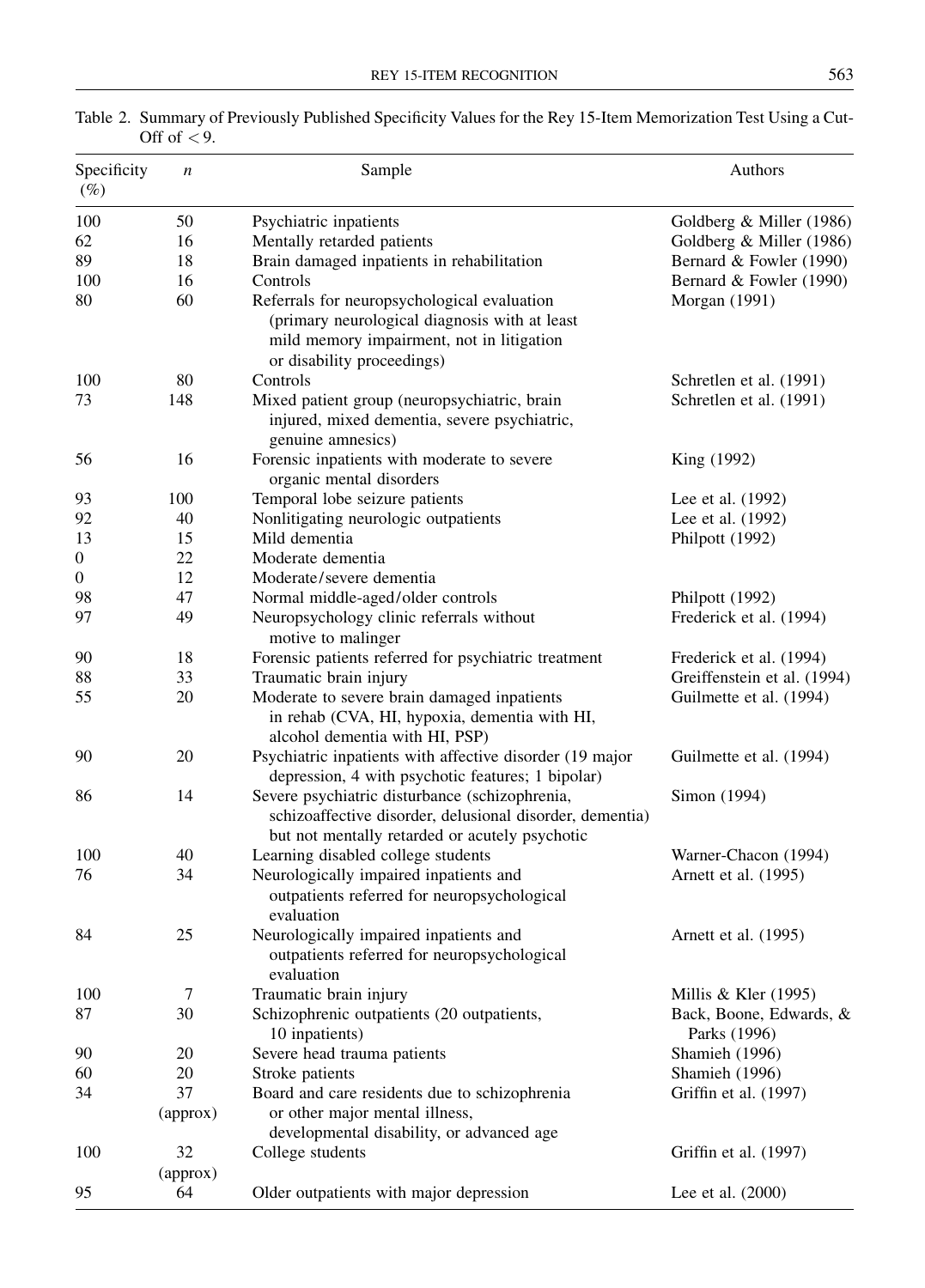Table 3. Criteria for Inclusion in the Nonforensic Suspect Effort Group.

To be included in the nonforensic suspect effort group, each subject had to show observations of noncredible cognitive symptoms drawn from at least two of the following six tests:

#### (1) Rey Dot Counting Test:

(a) combination score (mean ungrouped dot counting time + mean grouped dot counting time + number of  $\text{errors}$ )  $> 17$  (Boone et al., in press)

#### (2) Rey Word Recognition:

- (a) score  $\leq$  6 after subtracting false positives (Greiffenstein et al., 1996), or
- $(b) \leq$  Rey Auditory Verbal Learning Test trial 1 recall (Lezak, 1983)

#### (3) Harbor-UCLA b Test:

- $(a) > 2$  commission errors,
- (b)  $> 0$  "d" commission errors,
- $(c) > 40$  omission errors, or
- $(d) > 12$  min completion time (Boone et al., 2000)
- $(4)$  Warrington Recognition Memory Test Words: (a) < 33 (Iverson & Franzen, 1994)
- (5) Digit Span age-corrected scaled score: (a)  $\leq$  4 (Iverson & Franzen, 1994; Suhr et al., 1997),
- (6) Rey Auditory Verbal Learning Test  $30'$  recognition trial:  $(a) < 7$  (Suhr et al., 1997), or (b) recognition  $\leq$  30-min free recall

In addition, all nonforensic suspect effort subjects met at least one of the following behavioral criteria:

- (1) Pattern of neuropsychological scores not consistent with medical or psychiatric condition
- (2) Severity of neuropsychological impairment not consistent with medical and psychiatric condition
- (3) Markedly inconsistent responses during testing session (e.g., marked discrepancy in scores on tests measuring the same skill [average versus < 1st percentile), or patient observed executing a behavior he/she claimed he/she could not do [e.g., claims cannot read but repeatedly "reads" words on Stroop interference task])
- (4) Marked inconsistency between neuropsychological scores and activities of daily living (e.g., severely impaired scores but lives independently, handles own finances, drives, etc.)
- (5) Marked inconsistency in postinjury/illness neuropsychological scores across separate testing evaluations (e.g., marked drop from average to impaired [< 2nd percentile] on identical tests)
- (6) Implausible self-reported symptoms (e.g., claims postinjury/illness that now sees letters upside down and backwards, cannot see through glass, etc.)
- (7) Major contradictions between self-report of symptoms, medical records, and observed behavior including surveillance
- (8) Noncredible findings on neurologic or other medical exam.

by the WAIS-R/III, fell below 70. Patients presented with complaints of cognitive dysfunction related to HIV infection  $(n=7)$ , head trauma  $(n=6)$ , depression ( $n=6$ ), attention deficit disorder ( $n=1$ ), psychosis  $(n=4)$ , stroke  $(n=3)$ , alcohol or other substance abuse  $(n=3)$ , hydrocephalus  $(n=1)$ , brain tumor  $(n=1)$ , PTSD  $(n=1)$ , bipolar disorder  $(n=1)$ , anoxia  $(n=1)$ , and cerebrovascular disease  $(n=1)$ .

#### Learning Disabled

This group was comprised of 33 fluent Englishspeaking university students over the age of 18 who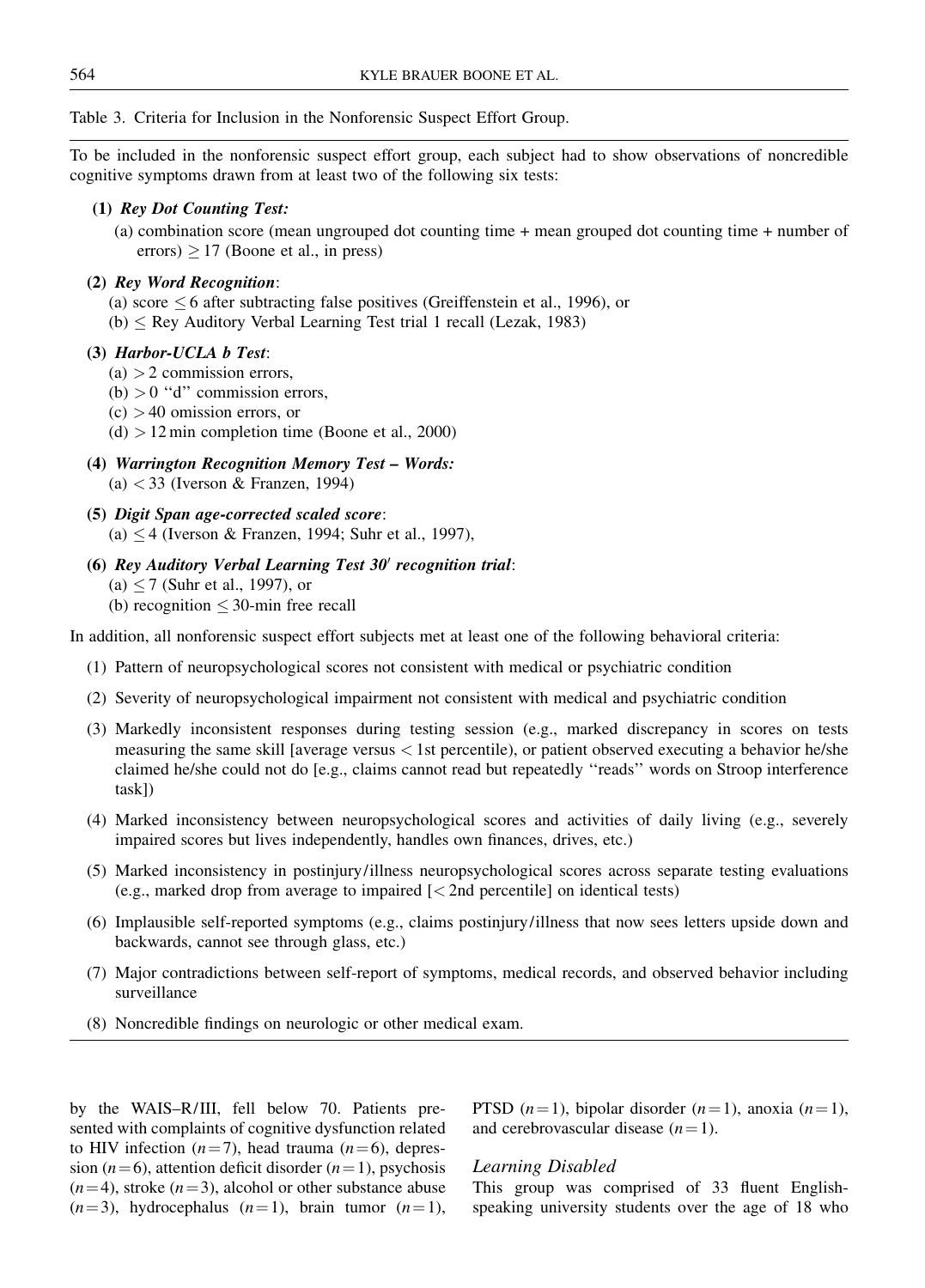were recruited from the Office of Disabled Student Services (ODSS) at the California State University, Northridge (Warner-Chacon, 1994). All subjects were evaluated by a screening process involving 6-7 hr of diagnostic testing. They were considered eligible for participation in the study if they demonstrated learning deficits and were actively receiving services through ODSS. Exclusion criteria included attention deficit disorder as a primary diagnosis, current or past substance abuse, and history of head trauma or significant neurologic disorder (e.g., cerebral palsy). (Of some surprise, one subject had to be excluded due to evidence of noncooperation on a separate effort test [i.e., miscounted 8 dots as 4 on the Rey Dot Counting Test]; the possibility of secondary gain is an issue in this population given that students designated as learning disabled are provided with advantages, such as untimed tests, not available to other students).

#### Controls

The normal sample consisted of 60 paid, fluent Englishspeaking community volunteers who were recruited through newspaper advertisements, flyers, and personal contacts for research projects conducted at Harbor-UCLA Medical Center. The subjects were free of current or past psychotic, major affective, neurologic, and substance or alcohol dependence disorders.

#### Procedure

The Rey 15-item Memorization Test and its recognition component were administered as part of a neuropsychological battery. The Rey 15-item Memorization Test, developed by Andre Rey and described by Lezak (1995), consists of a stimulus page with 15 items arranged in 5 rows (3 items per row). The recognition task consists of a page containing the 15 items from the original stimulus interspersed with 15 foils similar to the target items. The recognition stimulus page is reproduced in Figure 1.

Administration instructions for the original recall task were as follows:

"I'm going to show you a page with  $15$  different things on it for just a short period of time, and I want you to learn as many of the things as you can. When I take away the page, I'll want you to draw as many of the things as you can remember. Keep in mind, there are 15 different things so you will have to learn them very quickly.''

The word "15" was emphasized when giving the above instructions. Subjects were then handed a blank sheet of paper and shown the stimulus page for 10 s. The page was then removed from sight, with the reminder:

``Now, draw what you can remember.''

When the subjects were finished, their reproductions were removed from view and the recognition form was placed in front of them with the instructions:

``On this page are the 15 things I showed you as well as 15 items that were not on the page. I want you to circle the things you remember from the page I showed you.''

Scores used for analysis included: (1) recall correct, (2) recognition correct, (3) false positive recognitions, and (4) a combination score derived from the following equation:

recall correct  $+(recognition correct-false positives)$ 

#### RESULTS

In Table 4 the means, ranges, and standard deviations for age and education, and the gender distribution, for the four groups are shown.

Significant group differences in age were detected  $[F(3, 172) = 30.64, p = .0001]$ . Scheffe tests indicated that the suspect effort group was significantly younger than the normal controls  $(p=.0001)$ , and significantly older than the learning disabled group ( $p = .001$ ); the suspect effort and clinic patient group did not differ in age  $(p=.66)$ . When the control, learning disabled, and clinic patient groups were combined and compared with the suspect effort group on age, no significant difference was found  $[t(174) = -.86$ ,  $p = .39$ ].

Significant group differences were also found in education  $[F(3, 172) = 7.57, p = .0001]$ , with Scheffe tests revealing that the suspect effort group had less education than the controls  $(p=.04)$  and the learning disabled subjects ( $p=$ .0001); noncredible subjects and clinical patients did not differ in education ( $p = .19$ ). When noncredible subjects were compared with the learning disabled, controls, and clinic patients combined, a significant difference remained in educational level  $[t(174) = -3.91, p = .0001]$ .

No significant correlations were observed between age and the various 15-item scores in the suspect effort group (recall correct,  $r = -.16$ ; recognition correct,  $r = -.001$ ; recognition false positives,  $r = .22$ ; combination score,  $r = -.14$ ). However, significant relationships ( $p < .05$ ) were found between education and all test scores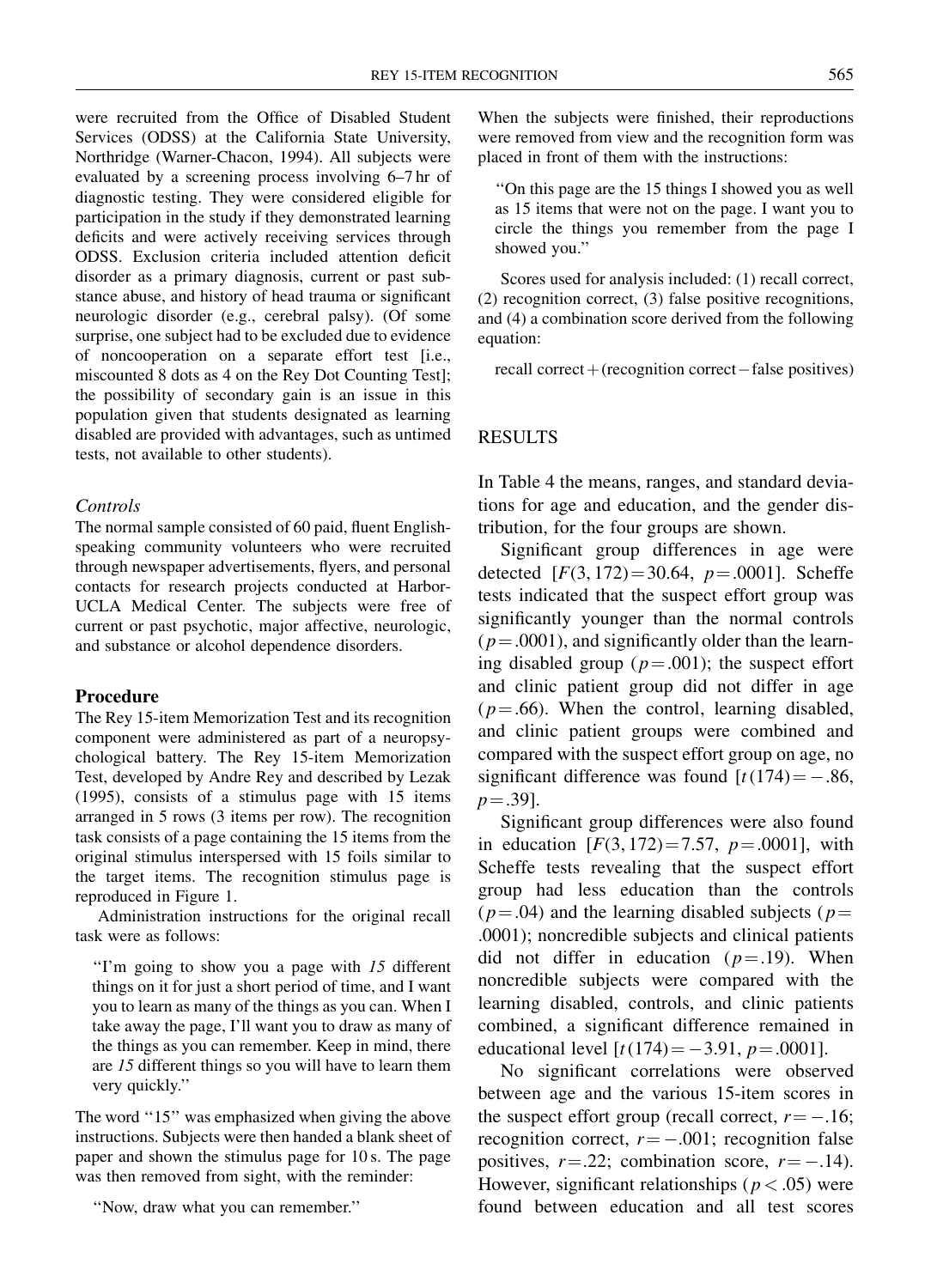# 5 C Ш 2  $\mathbf{e}$ 6 1 R  $C<sub>b</sub>$ 4

Fig. 1. Rey 15-Item Recognition Stimulus Page.

except recognition correct  $(r=.21;$  recall correct,  $r = .38$ ; recognition false positives,  $r = -.28$ ; combination score,  $r = .37$ ), although the amount of shared variance did not exceed 14%. In the control, learning disabled, and clinical patient groups combined, significant relationships were found between age and all scores except recognition correct ( $r = -.15$ ; recall correct,  $r = -.20$ ; recognition false positives,  $r = .27$ ; combination score,  $r = -.23$ ), and between education and all scores except recognition false positives  $(r=0.15;$ total correct,  $r = .22$ ; recognition correct,  $r = .23$ ;

Table 4. Means, Standard Deviations, Ranges, and/or Frequencies for Demographic Variables.

|                  | Suspect effort         | Clinic patients         | Learning disabled       | Controls                |
|------------------|------------------------|-------------------------|-------------------------|-------------------------|
| $\boldsymbol{n}$ | 49                     | 36                      | 33.                     | 60                      |
| Age              | $45.3 \pm 12.6$ (9-77) | $41.1 \pm 13.9$ (18-64) | $30.7 \pm 12.7$ (19-72) | $61.3 \pm 19.1$ (17-80) |
| Education        | $12.9 \pm 3.1$ (4-20)  | $14.1 \pm 3.3$ (9-22)   | $15.7 \pm 0.8$ (14-18)  | $14.4 \pm 2.2$ (7-18)   |
| Gender $(m/f)$   | 24/25                  | 25/11                   | 15/18                   | 16/44                   |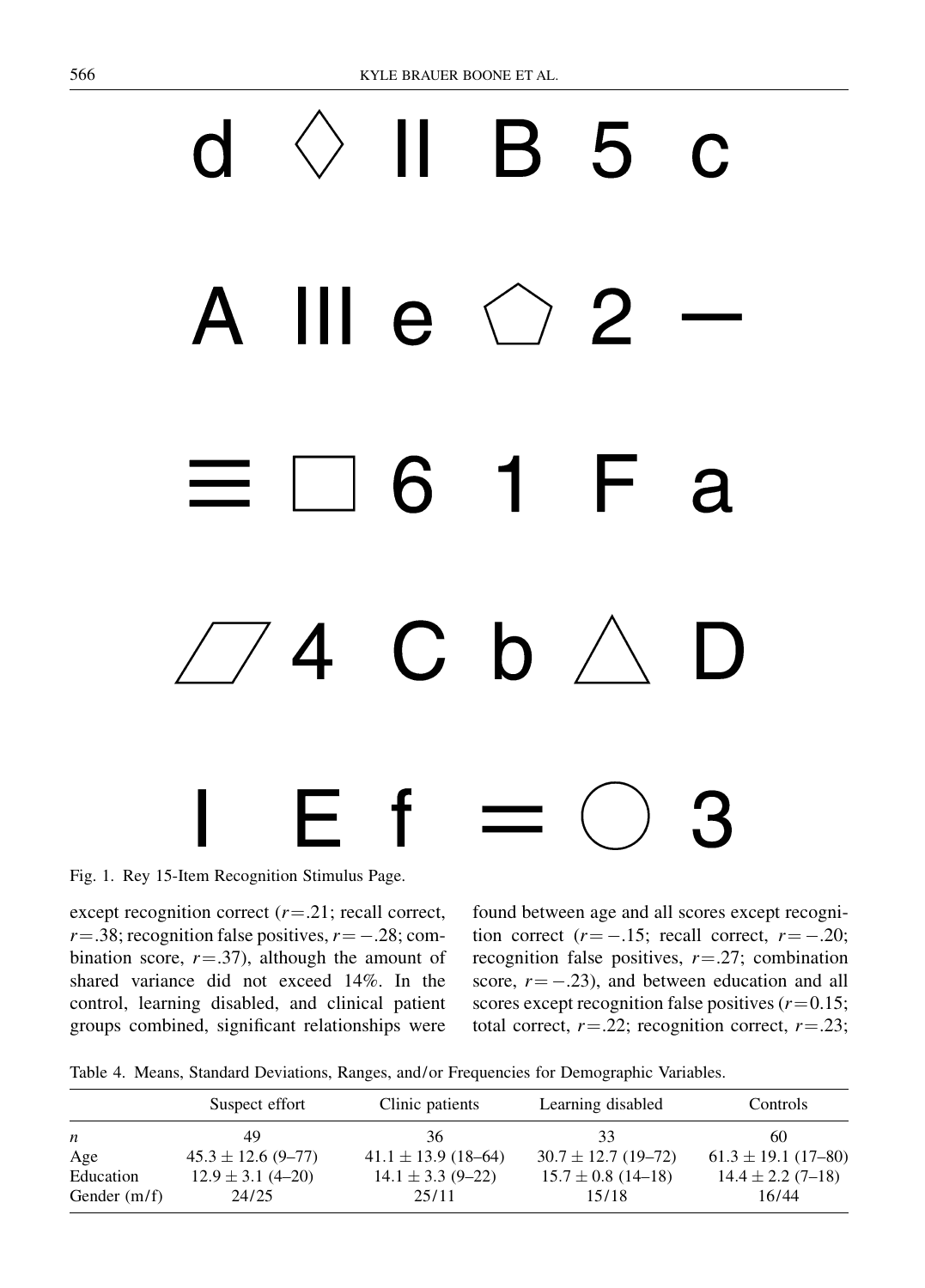|                   |       | Recall correct |       | Recognition correct |        | False positives |       | Combination score |  |
|-------------------|-------|----------------|-------|---------------------|--------|-----------------|-------|-------------------|--|
|                   |       |                |       |                     |        |                 |       |                   |  |
| Clinic patients   | 389.0 | .0001          | 278.0 | .0001               | 711.0  | .09             | 302.0 | .0001             |  |
| Learning disabled | 245.0 | .0001          | 205.0 | .0001               | 612.5  | .04             | 186.5 | .0001             |  |
| Controls          | 529.0 | .0001          | 400.5 | .0001               | 1263.0 | .17             | 434.0 | .0001             |  |

Table 5. Mann-Whitney U Comparisons Between Suspect Effort Versus Comparison Groups on Rey 15-Item Memorization Test Scores.

combination score,  $r = 0.26$ . However, again, the amount of shared variance was minimal  $(< 8\%$ ).

Because of the modest associations between Rey 15-item Test scores and demographic variables, no attempt was made to adjust demographic differences in group comparisons on test scores.

The Rey 15-item Test scores were not normally distributed, necessitating Kruskal±Wallis analyses. Significant group differences were documented on recall correct  $(X^2 = 49.04, p = .0001)$ , recognition correct  $(X^2 = 57.20, p = .0001)$  and combination score  $(X^2 = 54.84, p = .0001)$ , but groups did not differ on recognition false positives  $(X^2 = 5.41, p = .14)$ . As shown in Table 5,

subsequent Mann-Whitney  $U$  comparisons revealed that the suspect effort group obtained significantly lower recall correct, recognition correct, and combination scores than all three comparison groups. The three comparison groups did not differ from each other on any test variable.

The means, standard deviations, and ranges for each score across groups are depicted in Figures 2 and 3.

In the suspect effort group, a significant correlation was documented between recall correct and recognition correct  $(r=.73)$ , although no significant relationship was found between false positive recognitions and recall correct



Fig. 2. Means and ranges of Rey 15-item scores for patients with suspect effort and clinical groups.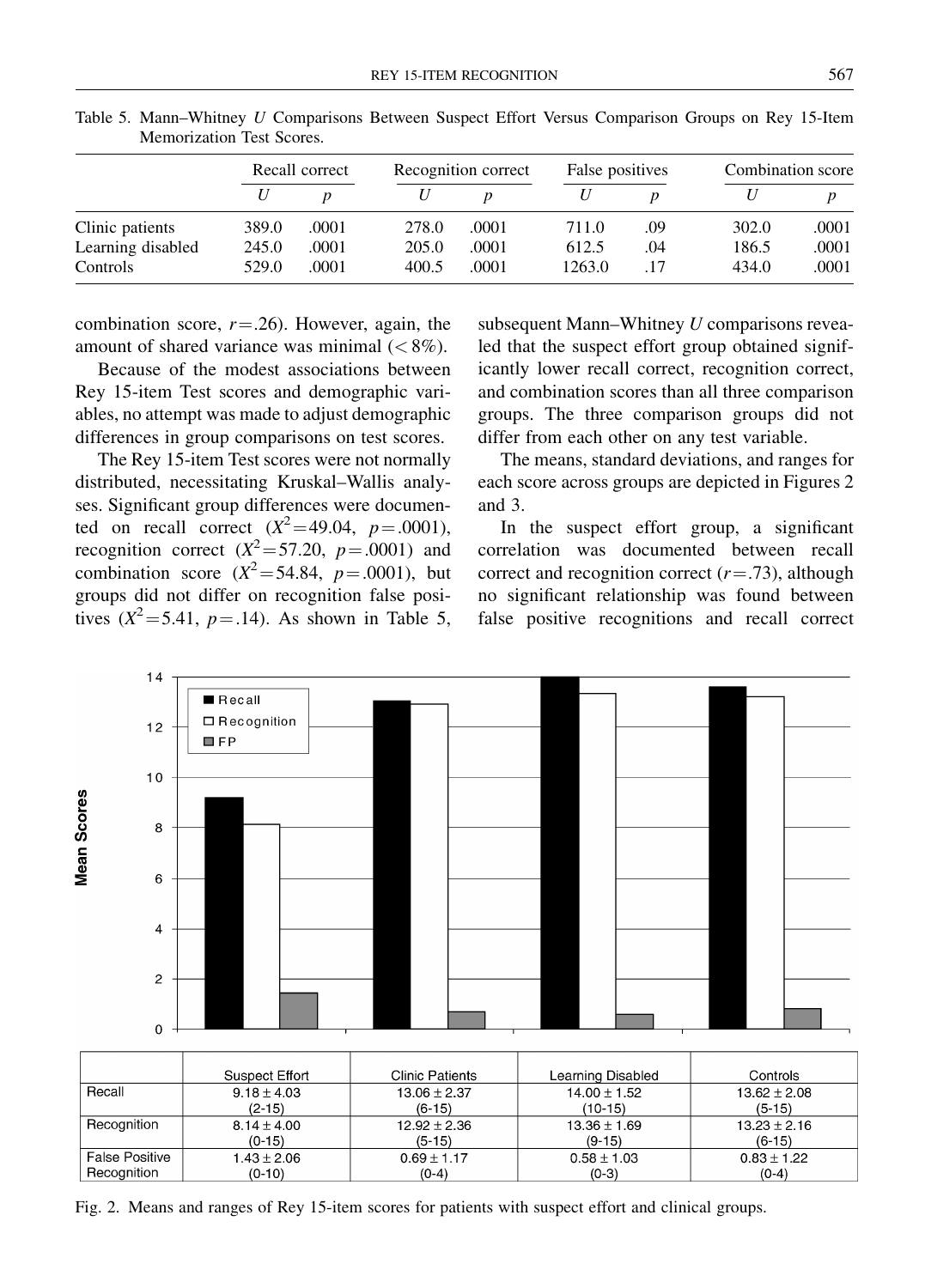

Fig. 3. Means and ranges of Rey 15-item combination score for patients with suspect effort and clinical groups.

 $(r = -.19)$  or recognition correct  $(r=.01)$ . In the three comparison groups combined, recall correct was significantly associated with recognition correct  $(r=.63)$ , but not recognition false positives  $(r = -.21)$ , while recognition correct and false positive recognitions were significantly correlated  $(r = -.34)$ .

Cut-off scores, based on visual inspection of the data to maximize sensitivity while maintaining specificity of at least  $90\%$  (Baker, Donders,  $\&$ Thompson, 2000), and confirmed through subsequent ROC analyses, are shown in Table 6.

As can be seen in the table, recognition false positives  $\geq$  4 had specificity greater than 93% but only detected 10% of noncredible patients. Recall correct scores and recognition correct scores of < 9 identified approximately half of the suspect effort patients with specificity maintained at greater than 94%. However, the best sensitivity was obtained with a combination score  $<$  20, with nearly three fourth of the suspect effort subjects correctly assigned and with a specificity of  $> 92\%$ .

Positive and negative predictive power of the various test scores at varying base rates of suspect effort are shown in Table 7. Using the study base rate of 28% noncredible subjects, a cut-off score of < 20 for the combination score resulted in a positive predictive value (i.e., proportion of subjects below the cut-off who were actually in the suspect effort group) of 78%, with the negative predictive value (i.e., proportion of subjects above the cut-off who are actually in the nonsuspect effort group) at 90%.

While groups did not differ in total false positive errors, qualitative examination of the types of false positive errors revealed some differences in performance pattern between the suspect effort and comparison groups. As shown in Table 8, 6% of suspect effort subjects circled "f" or " $6$ ," while no subject in any of the 3 comparison groups made these errors. In addition, 6% of the suspect effort subjects circled the number "5," while no clinic patients or learning disabled subjects, and only 1 control, committed this error. Similarly, 6% of the suspect effort patients circled a pentagon, while none of the controls and learning disabled, and only 1 of the clinic patients, marked this item.

Seven suspect effort subjects (14%) committed at least one of these four false positive errors,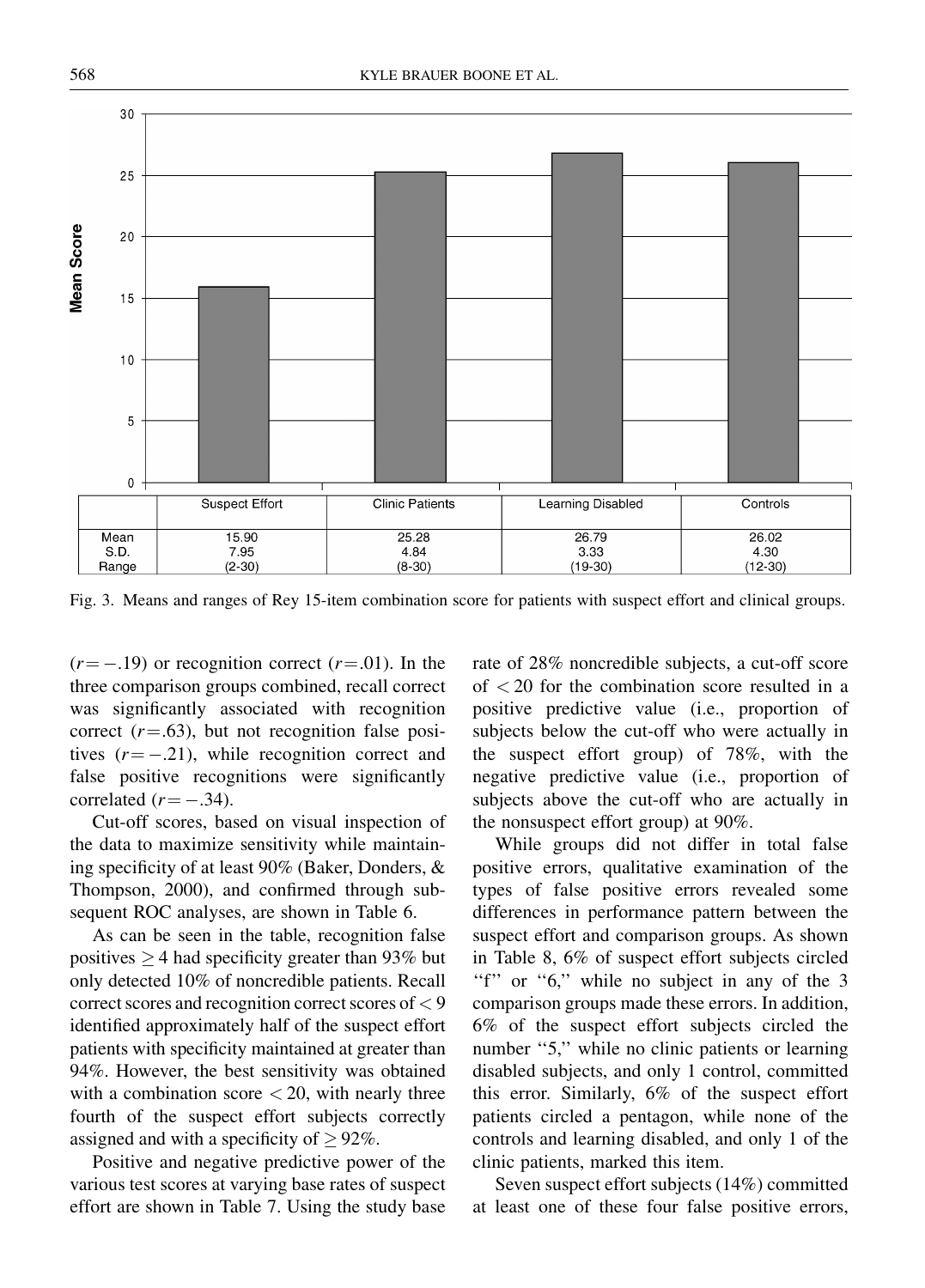| Cut-off scores              | Sensitivity        | Specificity         |                          |                 |  |
|-----------------------------|--------------------|---------------------|--------------------------|-----------------|--|
|                             | Suspect effort (%) | Clinic patients (%) | Learning disabled $(\%)$ | Controls $(\%)$ |  |
| Recall correct              |                    |                     |                          |                 |  |
| $\lt$ 3                     | 75.5               | 61.1                | 72.7                     | 68.3            |  |
| < 12                        | 63.3               | 80.6                | 93.9                     | 86.7            |  |
| < 11                        | 31.2               | 86.1                | 97.0                     | 93.3            |  |
| $<10$                       | 59.2               | 86.1                | 100                      | 95.0            |  |
| $\,<\!9$                    | 46.9               | 97.2                | 100                      | 98.3            |  |
| $< 8\,$                     | 40.8               | 97.2                | 100                      | 98.3            |  |
| Recognition correct         |                    |                     |                          |                 |  |
| $<13\,$                     | 81.6               | 69.4                | 75.8                     | 66.7            |  |
| <12                         | 77.6               | 83.3                | 84.8                     | 83.3            |  |
| <11                         | 69.4               | 88.9                | 90.9                     | 90.0            |  |
| $<$ 10                      | 59.2               | 91.7                | 97.0                     | 91.7            |  |
| $< \! 9$                    | 49.0               | 94.4                | 100                      | 95.0            |  |
| $<\!8$                      | 46.9               | 94.4                | 100                      | 98.3            |  |
| False positive recognitions |                    |                     |                          |                 |  |
| $\geq 1$                    | 51.0               | 63.9                | 69.7                     | 60.7            |  |
| $\geq\!2$                   | 34.7               | 83.3                | 84.8                     | 76.7            |  |
| $\geq$ 3                    | 24.5               | 88.9                | 87.9                     | 83.3            |  |
| $\geq 4$                    | 10.2               | 94.4                | 100                      | 96.7            |  |
| Combination score           |                    |                     |                          |                 |  |
| $<25\,$                     | 77.6               | 61.1                | 78.8                     | 71.7            |  |
| < 24                        | 75.5               | 77.8                | 81.8                     | 78.3            |  |
| $<$ 23                      | 75.5               | 80.6                | 84.8                     | 78.3            |  |
| $<$ 22                      | 73.5               | 83.3                | 87.9                     | 81.7            |  |
| < 21                        | 73.5               | 88.9                | 90.9                     | 88.3            |  |
| $< 20\,$                    | 71.4               | 91.7                | 93.9                     | 91.7            |  |
| < 19                        | 67.3               | 91.7                | 100                      | 93.3            |  |
| < 18                        | 61.2               | 91.7                | 100                      | 95.0            |  |

Table 6. Sensitivity and Specificity Values for 15-Item Memorization Scores.

while only two members of the three normal effort groups combined (.02%) made these errors, a highly significant difference  $(X^2 = 12.00, p =$ .001). Thus, while these errors are not frequent in the suspect effort group, they may serve as virtual pathognomonic signs of noncredible performance when present.

#### DISCUSSION

In the current study, standard administration of the Rey 15-item Memorization Test, using a cutoff of < 9 as indicative of suspect effort, revealed a false positive rate of  $\leq 5\%$  in clinical and control comparison groups; specificity values were 97% for patients with various neurologic and psychiatric diagnoses referred for neuropsychological testing, 100% for learning disabled college students, and 98% for controls. In contrast, sensitivity was modest, with only 47% of patients with independent evidence of noncredible cognitive symptoms correctly identified.

However, the addition of a recognition trial and use of a combined recall and recognition score (i.e., free recall +  $[recognition–false ~positives]$  $<$  20) raised sensitivity by 50% while maintaining high specificity across comparison groups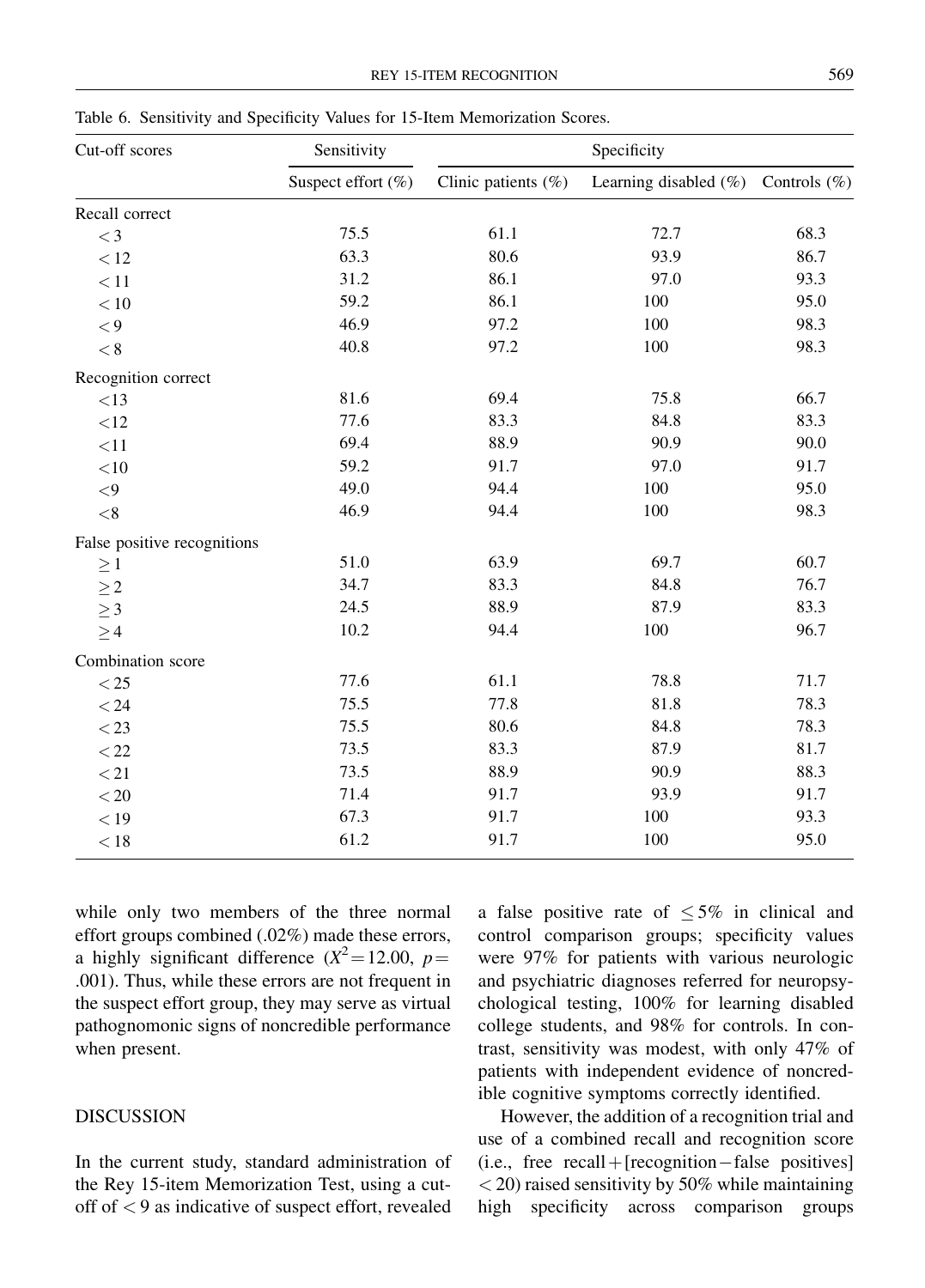|                            | 15% Base rate |            | 28% Base rate |            | 40% Base rate |            |
|----------------------------|---------------|------------|---------------|------------|---------------|------------|
|                            | PPV $(\%)$    | NPV $(\%)$ | PPV $(\% )$   | NPV $(\%)$ | PPV $(\% )$   | NPV $(\%)$ |
| Recall correct             |               |            |               |            |               |            |
| < 13                       | 29.0          | 93.6       | 46.8          | 87.9       | 60.7          | 80.9       |
| < 12                       | 45.9          | 92.9       | 64.6          | 86.3       | 76.3          | 78.2       |
| $<11$                      | 57.1          | 92.7       | 75.0          | 86.2       | 83.0          | 78.4       |
| $<10\,$                    | 64.0          | 92.8       | 78.4          | 85.8       | 85.7          | 77.5       |
| $\,<\!9$                   | 86.7          | 91.4       | 92.0          | 83.0       | 94.3          | 73.4       |
| $< 8\,$                    | 84.6          | 90.3       | 90.9          | 81.4       | 93.5          | 71.4       |
| Recognition correct        |               |            |               |            |               |            |
| < 13                       | 32.8          | 95.5       | 50.6          | 90.9       | 64.4          | 85.2       |
| < 12                       | 46.7          | 95.5       | 64.4          | 90.8       | 75.3          | 84.8       |
| $<11$                      | 55.9          | 94.4       | 72.3          | 88.5       | 81.7          | 81.4       |
| $<10\,$                    | 61.5          | 92.8       | 76.3          | 85.7       | 84.0          | 77.3       |
| $\lt 9$                    | 68.4          | 91.2       | 82.8          | 83.2       | 89.7          | 74.1       |
| $< 8\,$                    | 81.3          | 91.4       | 88.5          | 82.9       | 91.7          | 73.2       |
| False positive recognition |               |            |               |            |               |            |
| $\geq 1$                   | 20.3          | 88.1       | 34.7          | 77.4       | 48.0          | 66.0       |
| $\geq\!2$                  | 23.7          | 87.1       | 40.5          | 76.5       | 54.3          | 65.2       |
| $\geq$ 3                   | 25.0          | 86.7       | 40.0          | 75.0       | 53.1          | 63.0       |
| $\geq 4$                   | 42.9          | 86.0       | 55.6          | 74.0       | 63.6          | 61.7       |
| Combination score*         |               |            |               |            |               |            |
| < 25                       | 32.3          | 94.7       | 50.0          | 89.2       | 63.2          | 82.4       |
| < 24                       | 39.2          | 94.5       | 57.8          | 89.5       | 70.1          | 83.2       |
| $<23\,$                    | 40.8          | 94.6       | 59.7          | 89.7       | 72.0          | 83.5       |
| $<$ 22                     | 45.5          | 94.8       | 63.2          | 89.3       | 74.3          | 82.4       |
| < 21                       | 55.6          | 95.1       | 72.0          | 89.8       | 81.3          | 83.3       |
| $<\!20$                    | 61.3          | 94.6       | 77.8          | 89.5       | 85.0          | 83.1       |
| < 19                       | 69.2          | 94.1       | 82.5          | 88.4       | 88.9          | 81.5       |
| < 18                       | 69.6          | 92.9       | 83.3          | 86.6       | 89.8          | 79.1       |

Table 7. Positive Predictive Values (PPV) and Negative Predictive Values (NPV) for Rey 15-Item Memorization Scores at Base Rates of 15%, 28%, and 40%.

*Note.* \*Combination score=total recall + (true positive recognition–false positive recognition).

(sensitivity = 71%; specificity  $\geq$  92%). The suspect effort patients significantly differed from comparison groups on recall and recognition scores, but the combination score had substantially higher sensitivity at comparable levels of specificity than any of the individual scores. Individual test scores generally only shared a modest amount of score variance, which predicted that they might be more effective in detecting suspect effort when used in combination, a hypothesis which was confirmed. We have previously found that an index employing several Rey Dot Counting Test variables was also consistently more sensitive in identifying noncredible patients than use of individual scores (Boone et al., in press). Thus, the results from these two studies would suggest that use of combinations of scores rather than single scores may be the most effective approach to detection of suspect effort.

Most previous studies have found generally adequate specificity on the Rey 15-item Memorization Test using a cut-off of  $\langle 9 \rangle$  (see Table 2). The minority of reports documenting low speci ficity have generally included patients with mental retardation (Goldberg & Miller, 1986) or dementia (Guilmette et al., 1994; Philpott, 1992;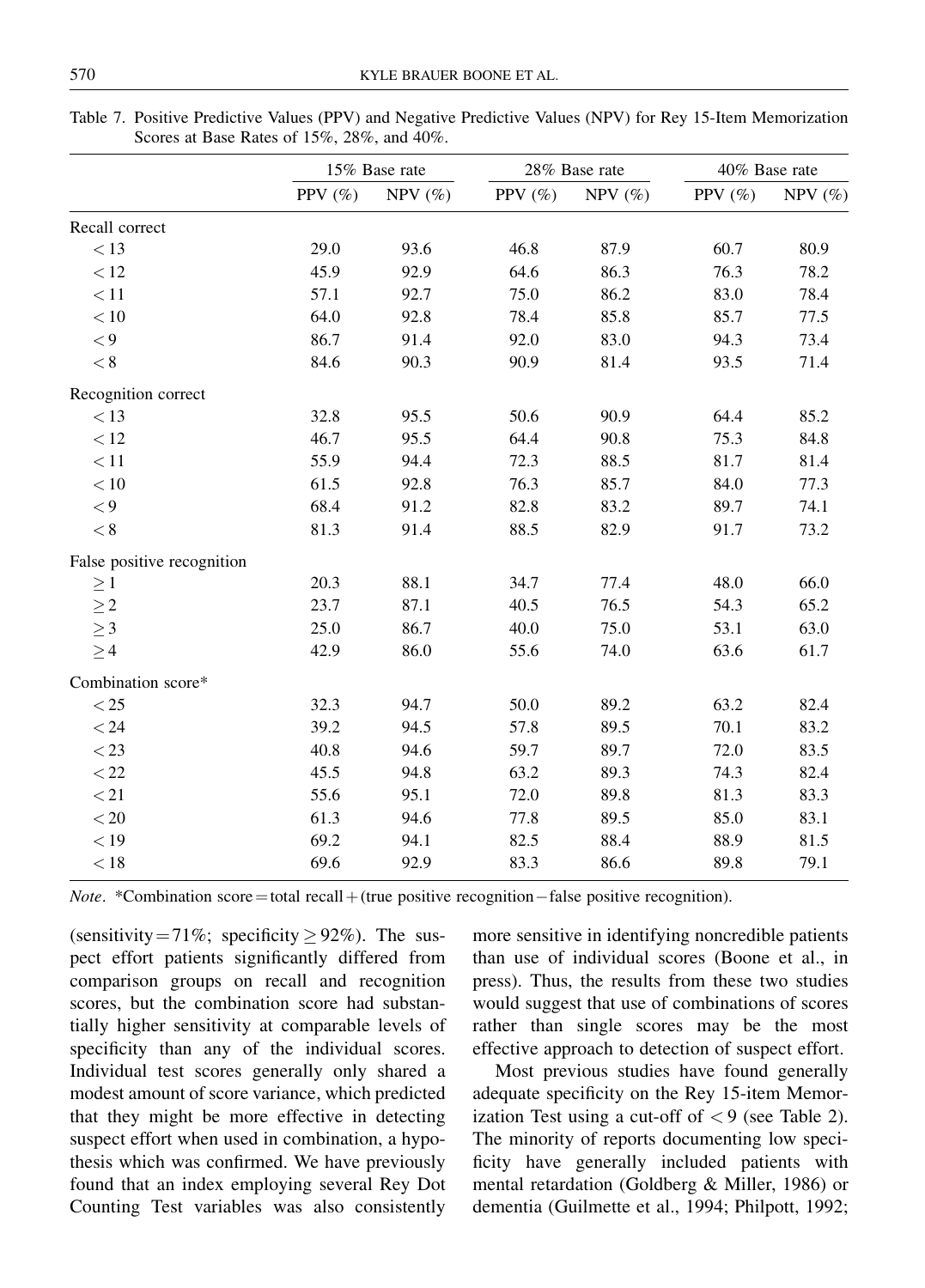|             | Suspect effort | Clinic patients | Learning disabled | Controls    |  |
|-------------|----------------|-----------------|-------------------|-------------|--|
| D           | $8\%$ (4)      | $6\%$ (2)       | $9\%$ (3)         | $5\%$ (3)   |  |
| E           | $6\%$ (3)      | $0\%$ (0)       | $6\%$ (2)         | $3\% (2)$   |  |
| F           | $4\%$ (2)      | $0\%$ (0)       | $0\%$ (0)         | $0\%$ (0)   |  |
| d           | $20\%$ (10)    | $14\%$ (5)      | $12\%$ (4)        | $18\%$ (11) |  |
| e           | $8\%$ (4)      | $11\%$ (4)      | $0\%$ (0)         | $3\% (2)$   |  |
| $\mathbf f$ | $6\%$ (3)      | $0\%$ (0)       | $0\%$ (0)         | $0\%$ (0)   |  |
| 4           | $6\%$ (3)      | $6\%$ (2)       | $0\%$ (0)         | $3\% (2)$   |  |
| 5           | $6\%$ (3)      | $0\%$ (0)       | $0\%$ (0)         | $2\%$ (1)   |  |
| 6           | $6\%$ (3)      | $0\%$ (0)       | $0\%$ (0)         | $0\%$ (0)   |  |
|             | $6\%$ (3)      | $3\%$ (1)       | $9\%$ (3)         | $10\%$ (6)  |  |
| $\equiv$    | $18\%$ (9)     | $6\% (2)$       | $9\%$ (3)         | $17\%$ (10) |  |
| $\equiv$    | $20\%$ (10)    | $6\% (2)$       | $12\%$ (4)        | $15\%$ (9)  |  |
|             | $10\%$ (5)     | $11\%$ (4)      | $0\%$ (0)         | $5\%$ (3)   |  |
|             | $6\%$ (3)      | $3\%$ (1)       | $0\%$ (0)         | $0\%$ (0)   |  |
|             | $10\%$ (5)     | $6\% (2)$       | $0\%$ (0)         | $0\%$ (0)   |  |

Table 8. Tabulation of Individual False Positive Recognition Errors Across Groups.

Schretlen et al., 1991). Patients with mental retardation and dementia were excluded from the clinic patient group in the current study, which no doubt enhanced specificity values. As a result of this exclusion, it is unknown whether the 15-item recall/recognition paradigm has utility for use in the determination of suspect versus actual mental retardation and dementia.

Control subjects in the present study were on average 15 years older than the suspect effort subjects, yet consistently outperformed the noncredible group. This finding, in conjunction with the modest correlations between age and test scores, and the high specificity values observed in the controls, suggests that the 15-item recall/ recognition paradigm is applicable for use across an unrestricted age range.

Similarly, the finding that the learning disabled college students consistently scored better than the suspect effort subjects and had high specificity values across scores, indicates that Rey 15-item recall/recognition performance is not contaminated by the language processing deficits found in learning disability.

It was anticipated that recognition scores would exceed free recall scores in the nonsuspect effort patients given consistent evidence of superior recognition performance in cooperative subjects (Binder, Villanueva, Howieson, & Moore, 1993). However, of some surprise, the comparison groups exhibited mean recognition scores which were either equal to, or slightly lower than, mean free recall scores. In hindsight, the uncoupling of the overlearned associations (i.e., a-b-c, 1-2-3, etc.) in the creation of the recognition stimuli inadvertently made the recognition trial slightly more difficult than the free recall task; specifically, instead of having to recall just a few concepts, subjects had to scan the recognition page for 15 separate items. Fortunately, despite this reversal of the recall-recognition gradient of difficulty, the Rey 15-item recall + recognition paradigm was still effective in detecting suspect effort.

While sensitivity and specificity values are unrelated to base rates of suspect effort, positive and negative predictive power values are contingent on base rates. The base rate of suspect effort in the current study was 28%, a level which is consistent with other reports (Binder, 1990; Binder et al., 1993). However, positive and negative predictive values for the Rey 15-item recall/ recognition scores will differ in those settings in which the base rate of noncredible symptoms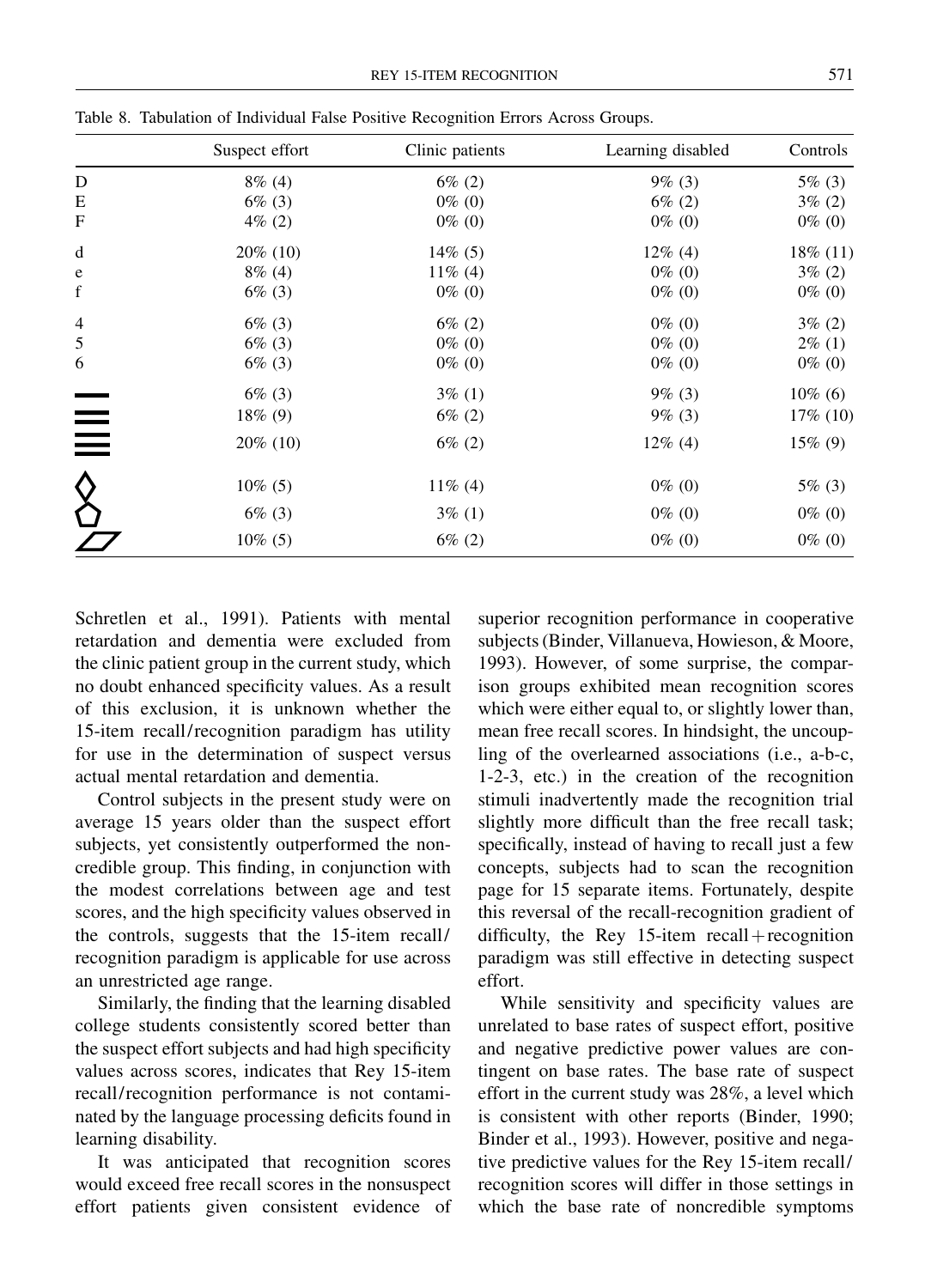substantially deviates from 30%. Because of this consideration, we provide positive and negative predictive power values for the various test scores for suspect effort base rates of 15%, 28%, and 40%.

Etcoff and Kampfer (1996) concluded that the Rey 15-item Test in its original format possessed only "tentative" utility in forensic testing, as defined by Rogers (1997) as showing "statistical significance in the expected direction, but (having) little or no practical value in classifying subjects'' (p. 14). However, the data from the current study suggest that the addition of a recognition trial to the standard administration format may enable the test to meet standards for ``probable'' certainty in identifying suspect effort (defined as  $75\%$  correct classification of individual subjects).

Similarly, Vallabhajosula and van Gorp (2001) asserted that the Rey 15-item Test did not meet the Daubert standard for admissibility of scientific evidence based on its failure to achieve a criterion of positive predictive value  $\geq 80\%$  using a base rate of suspect effort of 30%. However, as shown in the present study, it may be possible to modify the test through brief additions to existing test administration format, thereby enabling it to approach this standard.

# ACKNOWLEDGMENT

Christopher Barr, Ph.D., is acknowledged for his adaptation of the recognition stimuli.

### **REFERENCES**

- Arnett, P.A., Hammeke, T.A., & Schwartz, L. (1995). Quantitative and qualitative performance on Rey's 15-Item Test in neurological patients and dissimulators. The Clinical Neuropsychologist, 9, 17–26.
- Back, C.L., Boone, K.B., Edwards, C.T., & Parks, C. (1996). The performance of schizophrenics on three cognitive tests of malingering: Rey 15-Item Memory Test, Rey Dot Counting, and Hiscock Forced-Choice Method. Assessment, 3, 449-457.
- Baker, R., Donders, J., & Thompson E. (2000). Assessment of incomplete effort with the California Verbal Learning Test. Applied Neuropsychology, 7, 111±114.
- Bernard, L.C., & Fowler, W. (1990). Assessing the validity of memory complaints: Performance of brain-damaged and normal individuals on Rey's task to detect malingering. Journal of Clinical Psychology, 46, 432-436.
- Binder, L.M. (1990). Assessment of malingering after mild head trauma and the Portland Digit Recognition Test. Journal of Clinical and Experimental Neuropsychology, 15, 170-182.
- Binder, L.M., Villanueva, M.R., Howieson, D., & Moore, R.T. (1993). The Rey AVLT Recognition Memory Task measures motivational impairment after mild head trauma. Archives of Clinical Neuropsychology, 8, 137-147.
- Boone, K.B., Lu, P., Back, C., King, C., Lee, A., Philpott, L., Shamieh, E., & Warner- Chacon, K. (in press). Sensitivity and specificity of the Rey Dot Counting Test in patients with suspect effort and various clinical samples. Archives of Clinical Neuropsychology.
- Boone, K.B., Lu, P., Sherman, D., Palmer, B., Back, C., Shamieh, E., Warner-Chacon, K., & Berman, N. (2000). Validation of a new technique to detect malingering of cognitive symptoms: The b Test. Archives of Clinical Neuropsychology, 15, 227-241.
- Boone, K.B., Savodnik, I., Ghaffarian, S., Lee, A., Freeman, D., & Berman, N. (1995). Rey 15-item Memorization and Dot Counting Scores in a ``stress'' claim worker's compensation population: Relationship to personality (MCMI) scores. Journal of Clinical Psychology, 51, 457-463.
- Chouinard, M.J., & Rouleau, I. (1997). The 48-pictures Test: A two-alternative forced-choice recognition test for the detection of malingering. Journal of the International Neuropsychological Society, 3, 545-552.
- Davidson, H., Suffield, B., Orenczuk, S., Nantau, K., & Mandel, A. (1991, February). Screening for malingering using the Memory for Fifteen Items Test (MFIT). Poster presented at the International Neuropsychological Society 19th Annual Meeting, San Antonio.
- Etcoff, L.M., & Kampfer, K.M. (1996). Practical guidelines in the use of symptom validity and other psychological tests to measure malingering and symptom exaggeration in traumatic brain injury cases. Neuropsychology Review, 6, 171–201.
- Frederick, R., Sarfaty, S., Johnston, J.D., & Powel, J. (1994). Validation of a detector of response bias on a forced-choice test of nonverbal ability. Neuropsychology, 8, 118-125.
- Goldberg, T.O., & Miller, H.R. (1986). Performance of psychiatric inpatients and intellectually deficient individuals on a task that assesses the validity of memory complaints. Journal of Clinical Psychology, 42, 792-795.